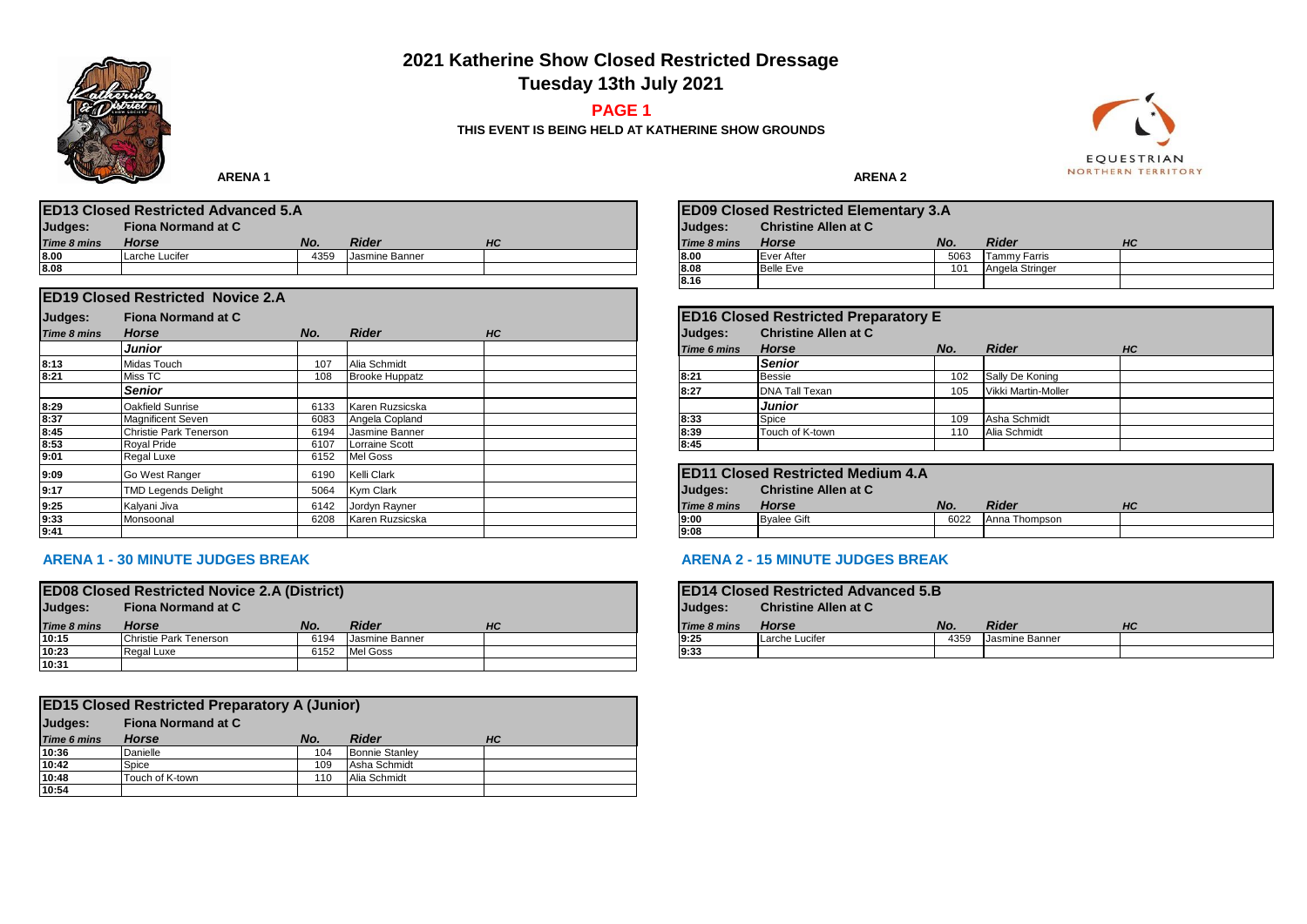# **2021 Katherine Show Restricted Dressage Tuesday 13th July 2021**

## **PAGE 2**

**THIS EVENT IS BEING HELD AT KATHERINE SHOW GROUNDS**



 **ARENA 1 (Cont.) ARENA 2 (Cont.)** 

|                                      | <b>ED10 Closed Restricted Elementary 3.B</b> |      |                 |    | <b>ED03/ED17 Closed Restricted Preliminary 1.A</b> |             |                             |      |                        |    |  |
|--------------------------------------|----------------------------------------------|------|-----------------|----|----------------------------------------------------|-------------|-----------------------------|------|------------------------|----|--|
| Judges:<br><b>Fiona Normand at C</b> |                                              |      |                 |    |                                                    | Judges:     | <b>Christine Allen at C</b> |      |                        |    |  |
| Time 8 mins                          | <b>Horse</b>                                 | No.  | Rider           | HC |                                                    | Time 8 mins | Horse                       | No.  | <b>Rider</b>           | HC |  |
| 10:59                                | <b>Byalee Gift</b>                           | 6022 | Anna Thompson   |    |                                                    |             | <b>Senior</b>               |      |                        |    |  |
| 11:07                                | Ever After                                   | 5063 | Tammy Farris    |    |                                                    | 9.38        | Tindara Kavno               | 6183 | <b>Taylor Quill</b>    |    |  |
| 11:15                                | <b>Belle Eve</b>                             | 101  | Angela Stringer |    |                                                    | 9:46        | <b>Heart of Jarrah</b>      | 6214 | <b>Teresa Cummings</b> |    |  |
| 11:23                                |                                              |      |                 |    |                                                    | 9:54        | Legendman                   | 106  | Nina Harris            |    |  |

### **ARENA 1 - 15 MINUTE JUDGES BREAK** *Junior*

|                    | <b>ED12 Closed Restricted Medium 4.B</b> |      |                |    | 10:18 | Arrow              | 100  | <b>Harrison Branson</b> |
|--------------------|------------------------------------------|------|----------------|----|-------|--------------------|------|-------------------------|
| Judges:            | <b>Fiona Normand at C</b>                |      |                |    |       | <b>Senior</b>      |      |                         |
| <b>Time 8 mins</b> | <b>Horse</b>                             | No.  | Rider          | HC | 10:26 | Tindara Tinkerbell | 6235 | Tavlor Quill            |
| 11:40              | Larche Lucifer                           | 4359 | Jasmine Banner |    | 10:34 | Tailor Made Future | 6157 | <b>Teresa Cummings</b>  |
| 11:48              | <b>Byalee Gift</b>                       | 6022 | Anna Thompson  |    | 10:42 |                    |      |                         |
| 11:56              |                                          |      |                |    |       |                    |      |                         |

|                    | <b>ED18 Closed Restricted Preliminary 1.B (Junior)</b> |      |                       |    |  |                    |                                                          |      |                   |    |  |  |
|--------------------|--------------------------------------------------------|------|-----------------------|----|--|--------------------|----------------------------------------------------------|------|-------------------|----|--|--|
| Judges:            | <b>Fiona Normand at C</b>                              |      |                       |    |  |                    | <b>ED05 Closed Restricted Preliminary 1.A (District)</b> |      |                   |    |  |  |
| <b>Time 8 mins</b> | Horse                                                  | No.  | <b>Rider</b>          | HC |  | Judges:            | <b>Christine Allen at C</b>                              |      |                   |    |  |  |
| 12:01              | Miss TC                                                | 108  | <b>Brooke Huppatz</b> |    |  | <b>Time 8 mins</b> | Horse                                                    | No.  | <b>Rider</b>      | HC |  |  |
| 12:09              | Arrow                                                  | 100  | Harrison Branson      |    |  | 11:15              | Tailor Made Future                                       | 6157 | Teresa Cummings   |    |  |  |
| 12:17              | Dawn Assault                                           | 6219 | Lilly Bright          |    |  | 11:23              | <b>Bessie</b>                                            | 102  | Sally De Koning   |    |  |  |
| 12:25              |                                                        |      |                       |    |  | 11:31<br>.         | Dawn Assault<br>.                                        |      | 6219 Lilly Bright |    |  |  |

| <b>Fiona Normand at C</b> |      |                        |                                    | <b>ED07 Closed Restricted Novice 2.B (Senior)</b> |                             |      |                     |                                                                                                                      |  |  |
|---------------------------|------|------------------------|------------------------------------|---------------------------------------------------|-----------------------------|------|---------------------|----------------------------------------------------------------------------------------------------------------------|--|--|
| <b>Horse</b>              | No.  | <b>Rider</b>           | <b>HC</b>                          | Judges:                                           | <b>Christine Allen at C</b> |      |                     |                                                                                                                      |  |  |
| Tailor Made Future        | 6157 | <b>Teresa Cummings</b> |                                    | Time 8 mins                                       | <b>Horse</b>                | No.  | <b>Rider</b>        | HC                                                                                                                   |  |  |
| Legendman                 | 106  | Nina Harris            |                                    | 11:44                                             | Oakfield Sunrise            | 6133 |                     |                                                                                                                      |  |  |
| <b>Roval Pride</b>        | 6107 | <b>Lorraine Scott</b>  |                                    | 11:52                                             | <b>Roval Pride</b>          | 6107 | Lorraine Scott      |                                                                                                                      |  |  |
| Go West Ranger            | 6190 |                        |                                    | 12:00                                             | <b>Magnificent Seven</b>    | 6083 |                     |                                                                                                                      |  |  |
| Tindara Tinkerbell        | 6235 |                        |                                    | 12:08                                             | Ever After                  | 5063 | <b>Tammy Farris</b> |                                                                                                                      |  |  |
| Heart of Jarrah           | 6214 | <b>Teresa Cummings</b> |                                    | 12:16                                             | Kalyani Jiva                | 6142 | Jordyn Rayner       |                                                                                                                      |  |  |
| Da Migwell                | 103  | Nina Harris            |                                    | 12:24                                             | Regal Luxe                  | 6152 |                     |                                                                                                                      |  |  |
|                           |      |                        |                                    | 12:32                                             | <b>TMD Legends Delight</b>  | 5064 |                     |                                                                                                                      |  |  |
|                           |      |                        | Kelli Clark<br><b>Taylor Quill</b> |                                                   |                             |      |                     | <b>ED04 Closed Restricted Preliminary 1.B (Senior)</b><br>Karen Ruzsicska<br>Angela Copland<br>Mel Goss<br>Kym Clark |  |  |

**ARENA 1 - CONCLUDES** 

| <b>ED03/ED17 Closed Restricted Preliminary 1.A</b> |                             |      |                         |    |  |
|----------------------------------------------------|-----------------------------|------|-------------------------|----|--|
| Judges:                                            | <b>Christine Allen at C</b> |      |                         |    |  |
| Time 8 mins                                        | <b>Horse</b>                | No.  | <b>Rider</b>            | HС |  |
|                                                    | <b>Senior</b>               |      |                         |    |  |
| 9:38                                               | Tindara Kayno               | 6183 | <b>Taylor Quill</b>     |    |  |
| 9:46                                               | Heart of Jarrah             | 6214 | <b>Teresa Cummings</b>  |    |  |
| 9:54                                               | Legendman                   | 106  | Nina Harris             |    |  |
| 10:02                                              | Go West Ranger              | 6190 | Kelli Clark             |    |  |
|                                                    | <b>Junior</b>               |      |                         |    |  |
| 10:10                                              | Dawn Assault                | 6219 | Lilly Bright            |    |  |
| 10:18                                              | Arrow                       | 100  | <b>Harrison Branson</b> |    |  |
|                                                    | <b>Senior</b>               |      |                         |    |  |
| 10:26                                              | <b>Tindara Tinkerbell</b>   | 6235 | <b>Taylor Quill</b>     |    |  |
| 10:34                                              | <b>Tailor Made Future</b>   | 6157 | <b>Teresa Cummings</b>  |    |  |
| 10:42                                              |                             |      |                         |    |  |

#### **ARENA 2 - 30 MINUTE JUDGES BREAK**

| <b>ED05 Closed Restricted Preliminary 1.A (District)</b> |                             |      |                        |    |  |
|----------------------------------------------------------|-----------------------------|------|------------------------|----|--|
| Judges:                                                  | <b>Christine Allen at C</b> |      |                        |    |  |
| <b>Time 8 mins</b>                                       | <b>Horse</b>                | No.  | <b>Rider</b>           | HС |  |
| 11:15                                                    | <b>Tailor Made Future</b>   | 6157 | <b>Teresa Cummings</b> |    |  |
| 11:23                                                    | <b>Bessie</b>               | 102  | Sally De Koning        |    |  |
| 11:31                                                    | Dawn Assault                | 6219 | Lilly Bright           |    |  |
| 11:39                                                    | To be continued             |      |                        |    |  |

| <b>ED07 Closed Restricted Novice 2.B (Senior)</b> |                               |      |                 |    |  |
|---------------------------------------------------|-------------------------------|------|-----------------|----|--|
| Judges:                                           | <b>Christine Allen at C</b>   |      |                 |    |  |
| Time 8 mins                                       | <b>Horse</b>                  | No.  | <b>Rider</b>    | HC |  |
| 11:44                                             | Oakfield Sunrise              | 6133 | Karen Ruzsicska |    |  |
| 11:52                                             | <b>Royal Pride</b>            | 6107 | Lorraine Scott  |    |  |
| 12:00                                             | <b>Magnificent Seven</b>      | 6083 | Angela Copland  |    |  |
| 12:08                                             | <b>Ever After</b>             | 5063 | Tammy Farris    |    |  |
| 12:16                                             | Kalyani Jiva                  | 6142 | Jordyn Rayner   |    |  |
| 12:24                                             | Regal Luxe                    | 6152 | <b>Mel Goss</b> |    |  |
| 12:32                                             | <b>TMD Legends Delight</b>    | 5064 | Kym Clark       |    |  |
| 12:40                                             | <b>Christie Park Tenerson</b> | 6194 | Jasmine Banner  |    |  |
| 12:48                                             | Monsoonal                     | 6208 | Karen Ruzsicska |    |  |
| 12:56                                             |                               |      |                 |    |  |

**ARENA 2 - 15 MINUTE JUDGES BREAK**